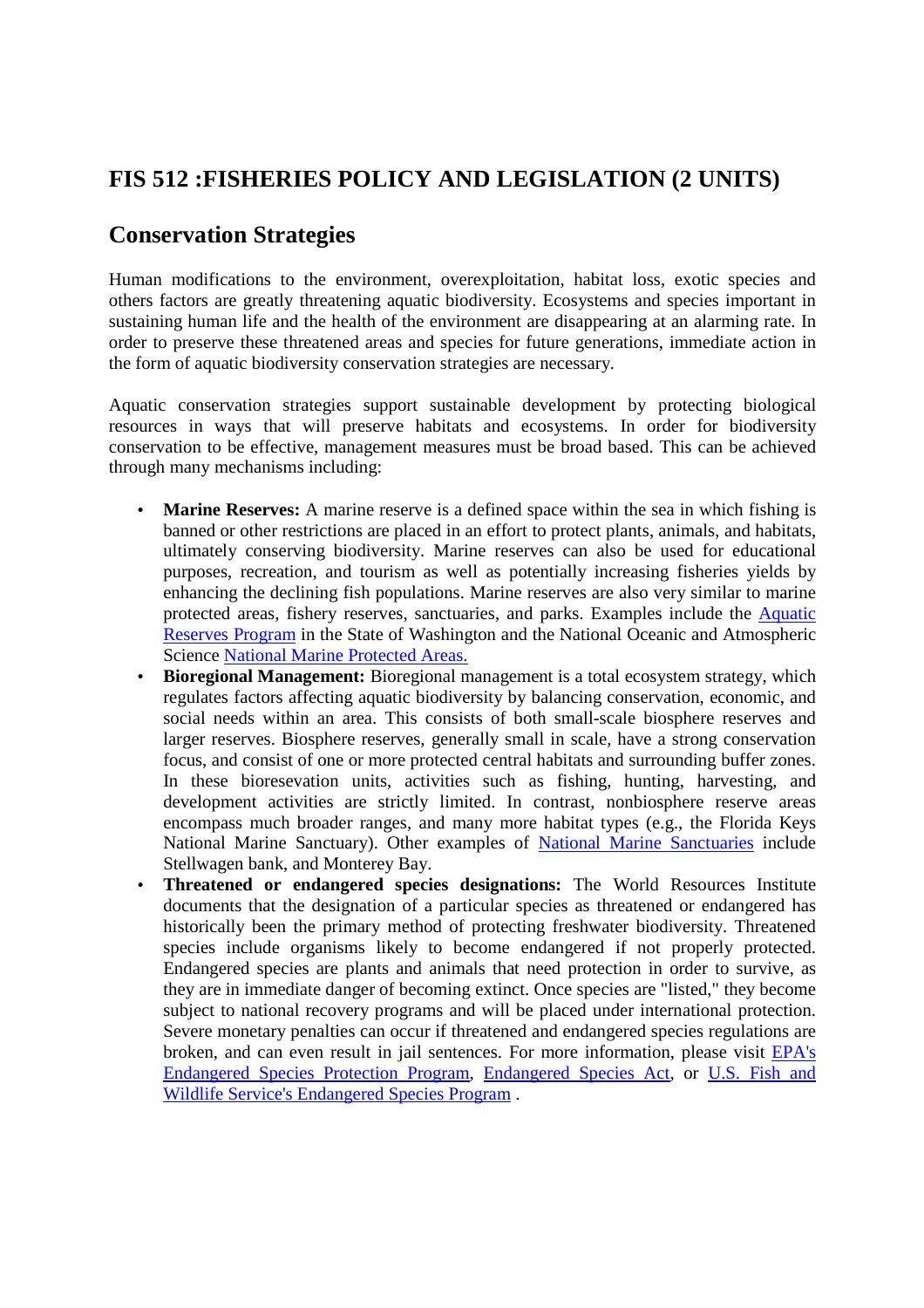- **Local watershed groups:** Rivers and streams, regardless of their condition, often go unprotected since they often pass through more than one political jurisdiction, making it difficult to enforce conservation and management of resources. However, in recent years, the protection of lakes and small portions of watersheds organized by local watershed groups has helped this situation. For more information on how you can become involved in your watershed please visit EPA's Adopt Your Watershed Website.
- **EPA's Healthy Watersheds Initiatives:** Once healthy watersheds or healthy components of watersheds are identified, a variety of conservation and protection approaches are available. See examples of conservation and protection approaches and tools. These approaches are generally site-specific and tailored to the particular situation. Watershed managers are encouraged to use these examples as guidance in developing their own conservation and protection strategies. A combination of approaches has been found to be most effective at maintaining watershed health and integrity.
- **Specialized Programs:** Many specialized programs have been instituted to protect biodiversity. For example, the USDA Forest Service initiated Bring Back the Natives  $\overline{\text{Exit}}$  Disclaimer), a cooperative state-federal program. The goal of this program is to restore the health of riverine systems and associated species. Areas targeted for this program include lands managed by the U.S. Forest Service and the Bureau of Land management.
- **Research:** Various organizations and conferences that research biodiversity and associated conservation strategies help to identify areas of future research, analyze current trends in aquatic biodiversity, even conduct specialized studies. Examples of such organizations include the Nature Conservancy **EXIT Disclaimer**, Natural Heritage Network **EXIT Disclaimer**, World Conservation Monitoring Centre EXIT Disclaimer), World Resources Institute **EXIT Disclaimer**, NOAA Fisheries Office of Protected Resources, and Convention on Biological Diversity (CBD) .
- **Increase Public Awareness:** Increasing public awareness is one of the most important ways to conserve aquatic biodiversity. This can be accomplished through educational programs, incentive programs, and volunteer monitoring programs. For example, the State of Delaware has an Adopt-a-Wetland Program EXIT Disclaimer designed increase public awareness as to the value and of wetlands and the need for conservation. The EPA developed a site with links to organizations that teach the public how to become involved in volunteer monitoring programs. Read about how fish and freshewater mussels are used as environmental indicators to protect aquatic biodiversity.
- **Restoration/Mitigation Efforts:** Aquatic areas that have been damaged or suffered habitat loss or degradation can be restored. Even species populations that have suffered a decline can be targeted for restoration (e.g., Pacific Northwest salmon populations). Some management practices such as the establishment of riparian buffer zones and the restoration of natural flow patterns and discharge regimes are being applied to riverine areas. Recently, habitat restoration has also been performed in various areas to replace losses from dredging projects and in many wetland habitats. Learn about the Great Lakes Restoration Initiative, Cheseapek Bay restoration, and River Corridor and Wetland Restoration.
- **Regulatory Measures:** This may include wastewater discharge regulations like NPDES or fishery conservation measures, fisheries management councils, even fishery bans. For example, the Magnuson-Stevens Fishery Conservation and Management Act  $\overline{\text{Exit}}$  Disclaimer) of 1976 and the associated 1996 Sustainable Fisheries Amendment require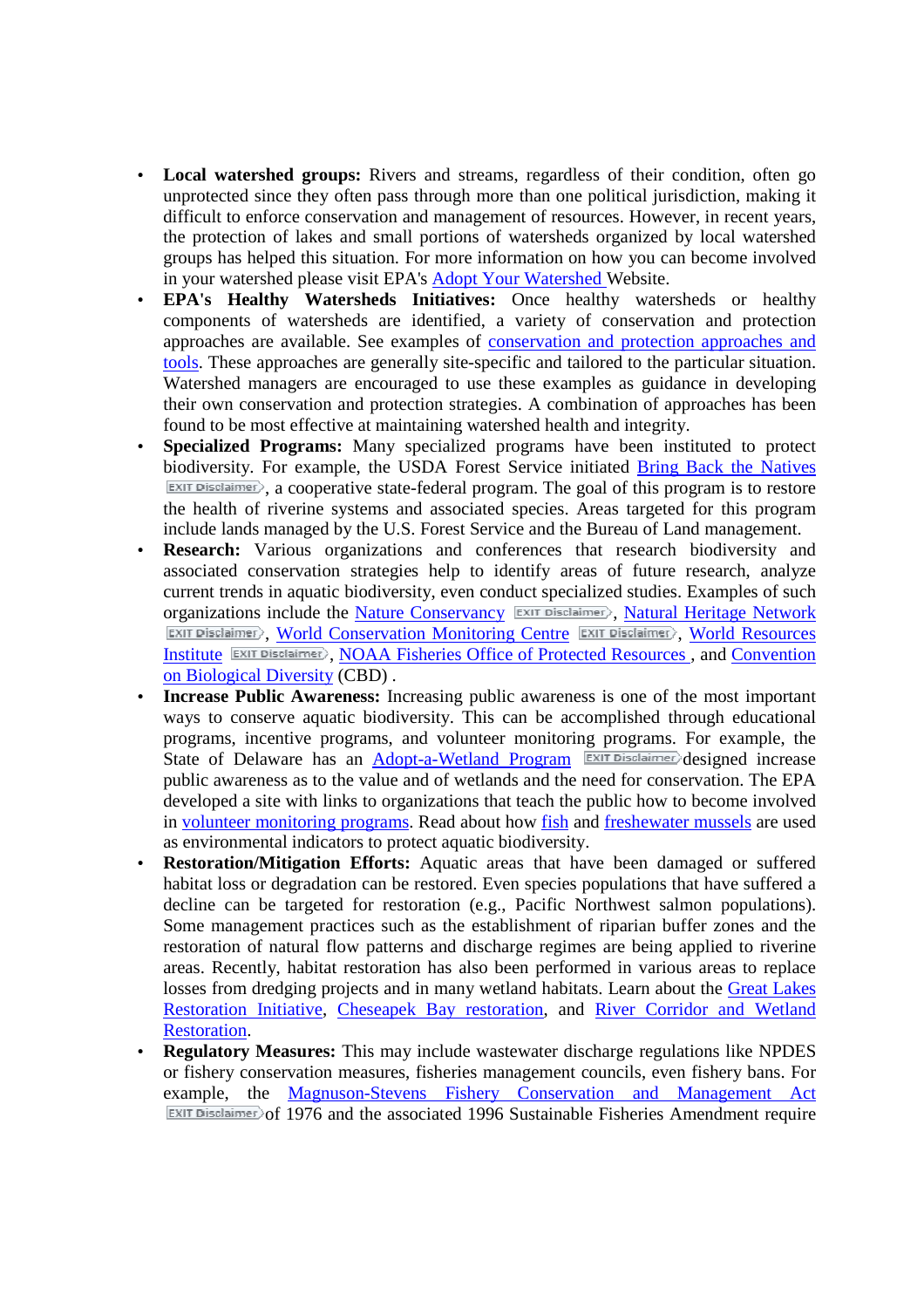the conservation and management of the marine fishery resources in the United States, predominately managed by NOAA's National Marine Fisheries Service (NMFS). This creation of sustainable fisheries is largely completed through regulatory actions including the collection of the best scientific data available. Learn more about EPA's efforts to protect our oceans, coasts, estuaries and beaches.

• **Local community actions:** The demand for freshwater - and the threats to its health originate from the actions of millions of people. To solve these challenges also requires actions of many. State and federal governments, and many local governments and public agencies, are already at work. So, too, are numerous citizen volunteers. Any individual can take steps to make healthy water a welcome part of everyday life. Learn how **you** can make a difference.

Fishes exhibit enormous diversity in size, shape, biology and in the habitats they occupy. The great majority comprises bony fishes, mainly teleosts. In addition, there are around 800 species of cartilaginous and 70 of jawless fishes (lampreys and hagfishes). It is believed that out of 4000 species of vertebrate recognised world over 22000 are fish species; of which 8411 are fresh water while 11650 are marine. As per the report more than 24500 fin fish species exist throughout the world. However, there is prediction of around 28500 fish species representing more half of the vertebrate diversity. They surveys emphasised that there could well be at least 5000 species more to be discovered.

In India 2163 species of finfish have been recorded from upland cold (157; 7.26%), warm waters of the plain (454; 20.99%), brackish water (182; 8.41%) and marine environment (1370; 63.3%).In terms of habitat, fishes live in almost all conceivable aquatic habitats, ranging from Antarctic icecap to hot springs as well as fresh to saline waters. As per the FAO, a sustainable fisheries development envisages an eco-friendly, equitable mode of development that can sustain livelihood over generations. An attempt has been made to assess the current status of fish biodiversity, delineate the threatened species of India vis-a - vis their causative factors to formulate appropriate strategies for their conservation and rehabilitation.

 Due to factors such as human modifications to the environment, overexploitation, habitat loss, exotic species and others, aquatic biodiversity is greatly threatened. Ecosystems and species important in sustaining human life and the health of the environment are disappearing at an alarming rate. In order to preserve these threatened areas and species for future generations,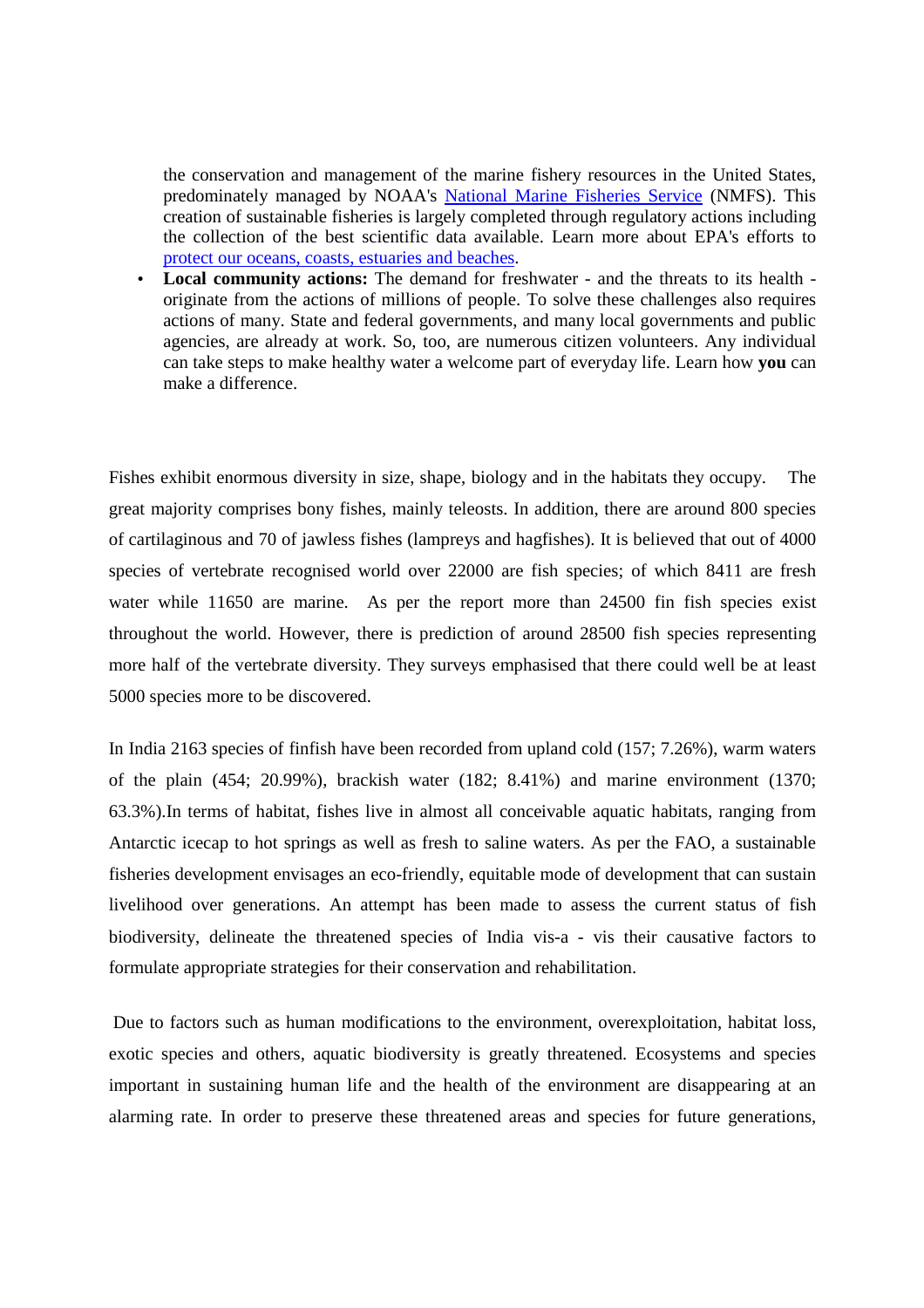immediate action in the form of aquatic biodiversity conservation strategies are necessary. In general, aquatic conservation strategies should support sustainable development by protecting biological resources in ways that will preserve habitats and ecosystems. In order for biodiversity conservation to be effective, management measures must be broad based.

Since maintenance of fish biodiversity along with other biotic resource has been viewed as prerequisite for the well being of even human beings, it is essential to prevent further decline of fish resources by devising all possible measures of conservation and rehabilitation. The conservation policy should promote the management practices that maintain integrity of aquatic ecosystem, prevent endangerment and enhance recovery of the threatened species. Five principal elements or tasks in the recovery programmes have been to be identified as

- (i) Habitat management
- (ii) Habitat development and maintenance
- (iii) Native fish stock
- (iv) Non native and sport fishing
- (v) Research data management and monitoring

The main goal in a conservation programme is to conserve the genetic diversity. The fish genetic resources can be conserved by protecting an ecosystem which is broad-based, on-specific, cost effective and relatively simplistic in approach .It may aim in general or at specific species like endangered or threatened ones. This can be achieved through many mechanisms including *in situ* and *ex situ* methods

#### **Insitu conservation**

In situ conservation of fish as landraces and wild relatives is useful where genetic diversity exists and where wild forms are present. This is done through their maintenance within natural or man made ecosystem in which they occur. The major advantages of insitu conservation to co-evolve with other forms, providing the breeders with a dynamic source of resistance that is lost in ex situ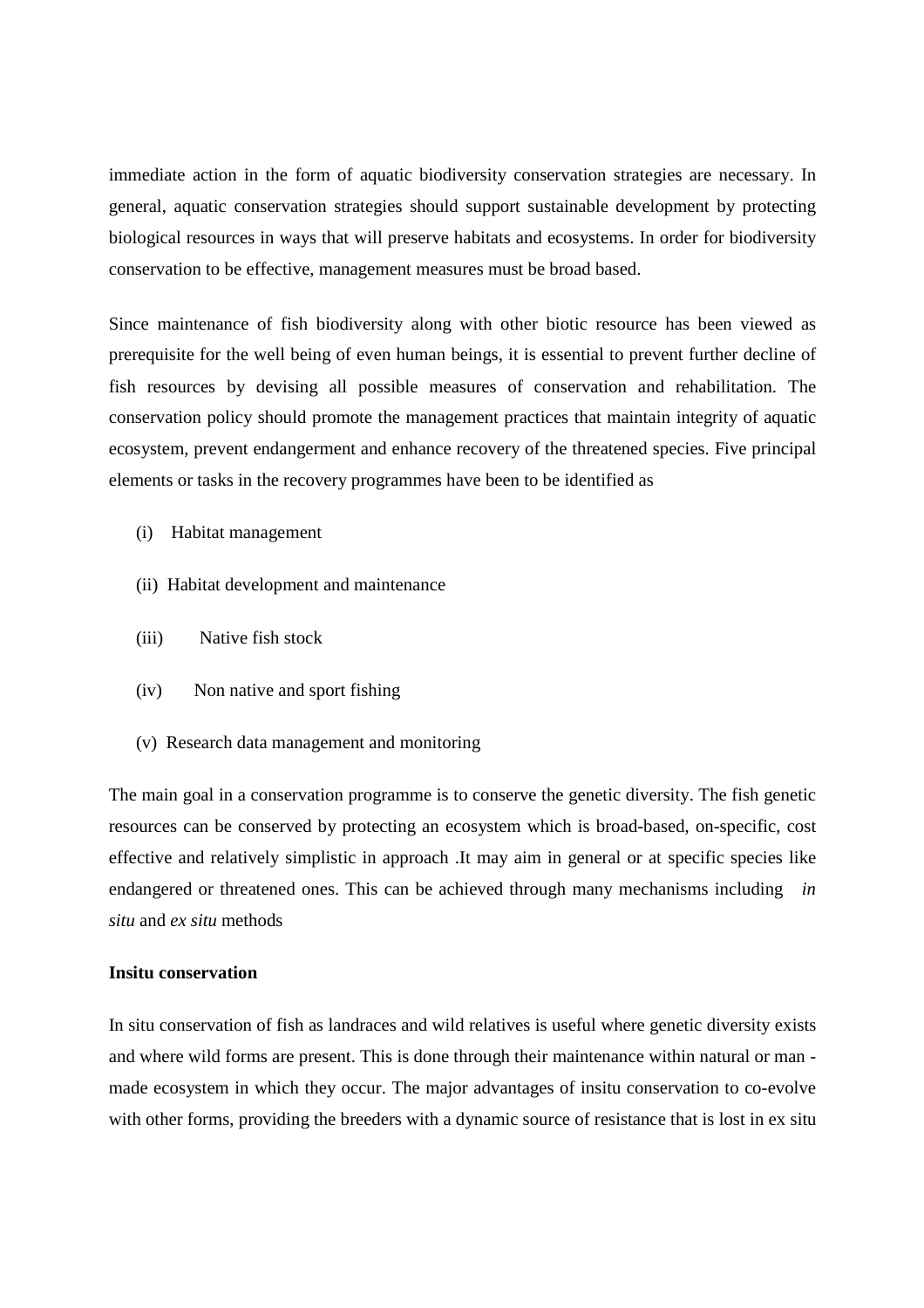conservation and (ii) natural parks and biosphere reserves may provide less expensive protection for the wild relatives than ex situ measures.

## **Ranching:**

Stock enhancement through ranching is feasible only (i) if there is incomplete colonization of available carrying capacity. The successful induced spawning and larval rearing of endangered *Tenuolosa* (Hilsa) *ilsha, Tor kkudree, Tor putitora, Labeo dussumieri, Ompok pabda ,Clarias dussumieri,Ompak malabaricus, Osteobrama belangeri, Notopterus chitala* have opened up the avenues of replenishment. In the 3 important lakes, Bhimtal, Naukuchiatal and Sattal of the Kumaon Himalayas, there are evidences of auto-stocking due to natural breeding of mahseer fingerlings in Ladhiya and Sharda rivers by NBFGR ,Lucknow, and National Research Centre on Cold water Fisheries (NRCCWF) Bimetal, has already been initiated .Ranching of the pondreared fingerlings in Pama river of Kerala improved landings of the endangered *Labeo dussumieri.*

 It is felt that restocking programmes involving hatchery stocks are unlikely to fully solve the problem since these stocks were selected for adaptation to hatchery conditions and not to the natural environments. The hatchery stocks, in addition, may be even inbred. Two strategies could be implemented in restocking programmes (i) stocking spawners of domestic strain (preferably of sex) for interbreeding with the resident population or (ii) direct stocking of crossbred fry. However, in absence of facilities, we start with fingerlings from the hatchery avoiding inbreeding.

## **Conservation aquaculture:**

Through probability of inbreeding in hatchery-bred seed normally can not be ruled out, conservation aquaculture is gaining importance in rehabilitation programmes of endangered / threatened fishes. It implies aquaculture in rehabilitation programmes of endangered fish populations by increasing the effective population size (Ne) of the threatened species .In India too, fry of the mahaseeer ( *Tor putitora)* have successfully been reared from 0.20g to 105 g in about 240 days under pond environment in terrain region of Uttaranchal State. Interestingly, sea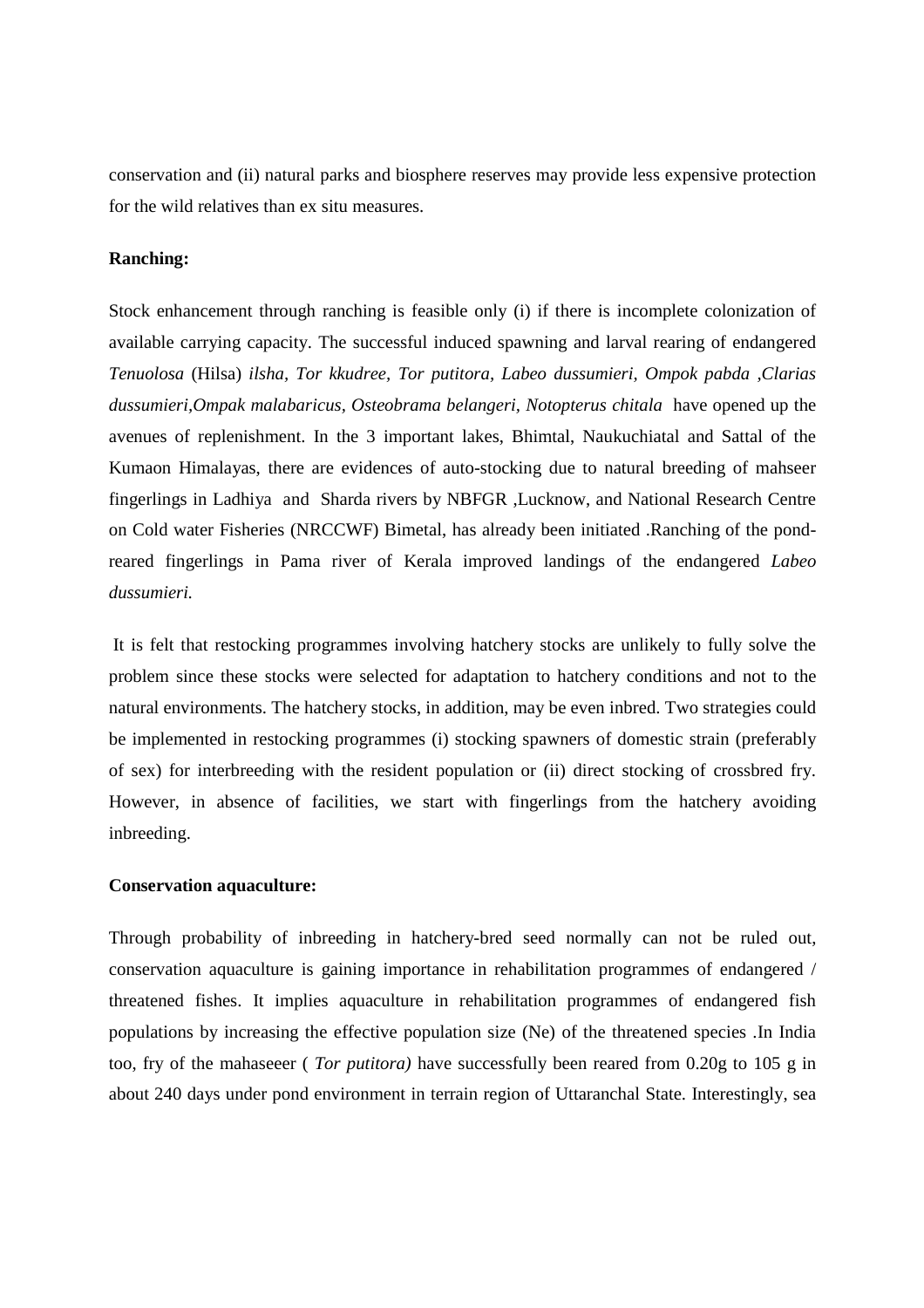bass (*Lates calcarifer*) a vulnerable species of the brackish water, has been successfully cultured in West Bengal for about 6 months by stocking the hatchery-produced seed.

## **Marine Reserve/Protected waters:**

A marine reserve is a defined space within the sea in which fishing is banned or other restrictions are placed in an effort to protect plants, animals, and habitats, ultimately conserving biodiversity. Marine reserves can also be used for educational purposes, recreation, and tourism as well as potentially increasing fisheries yields by enhancing the declining fish populations. Marine reserves are also very similar to marine protected areas, fishery reserves, sanctuaries, and parks.

Declaration of certain protected areas/ biosphere reserves for in situ conservation of resources appears to be the pragmatic approach. Reserves are a system approach to fishery management that allows the re-establishment of age distribution and inter and intra specific relationships like un altered community. Established of Marine Parks is perhaps the best way for in situ conservation of marine resources. (Established in 1980; Okha to Jodia, Gujrat coast covering 42 islands; area 400sq. Km) (II) the Gulf of Mannar National Marine Park (III) the Wandoor National marine park (South Andaman ; covering 10 islands ;area 282.5 sq. Km); and Marine sanctuary **-**Bhitarkanika Gahirmatha Sanctuary (Orissa) and Malvan Marine Park Sanctuary (Maharashtra).

## **Aquatic Diversity Management Areas (ADMAs):**

The creation of ADMAs, are a systematic management approach for watersheds, where the primary goal is to protect the aquatic biodiversity in a given area. ADMAs range from individual species protection acts to full-scale biodiversity oriented programs. The best way to properly manage ADMAs is to stop or greatly reduce all human activity contributing to habitat degradation in that area.

# **Bioregional Management:**

 Bioregional management is a total ecosystem strategy, which regulates factors affecting aquatic biodiversity by balancing conservation, economic, and social needs within an area. This consists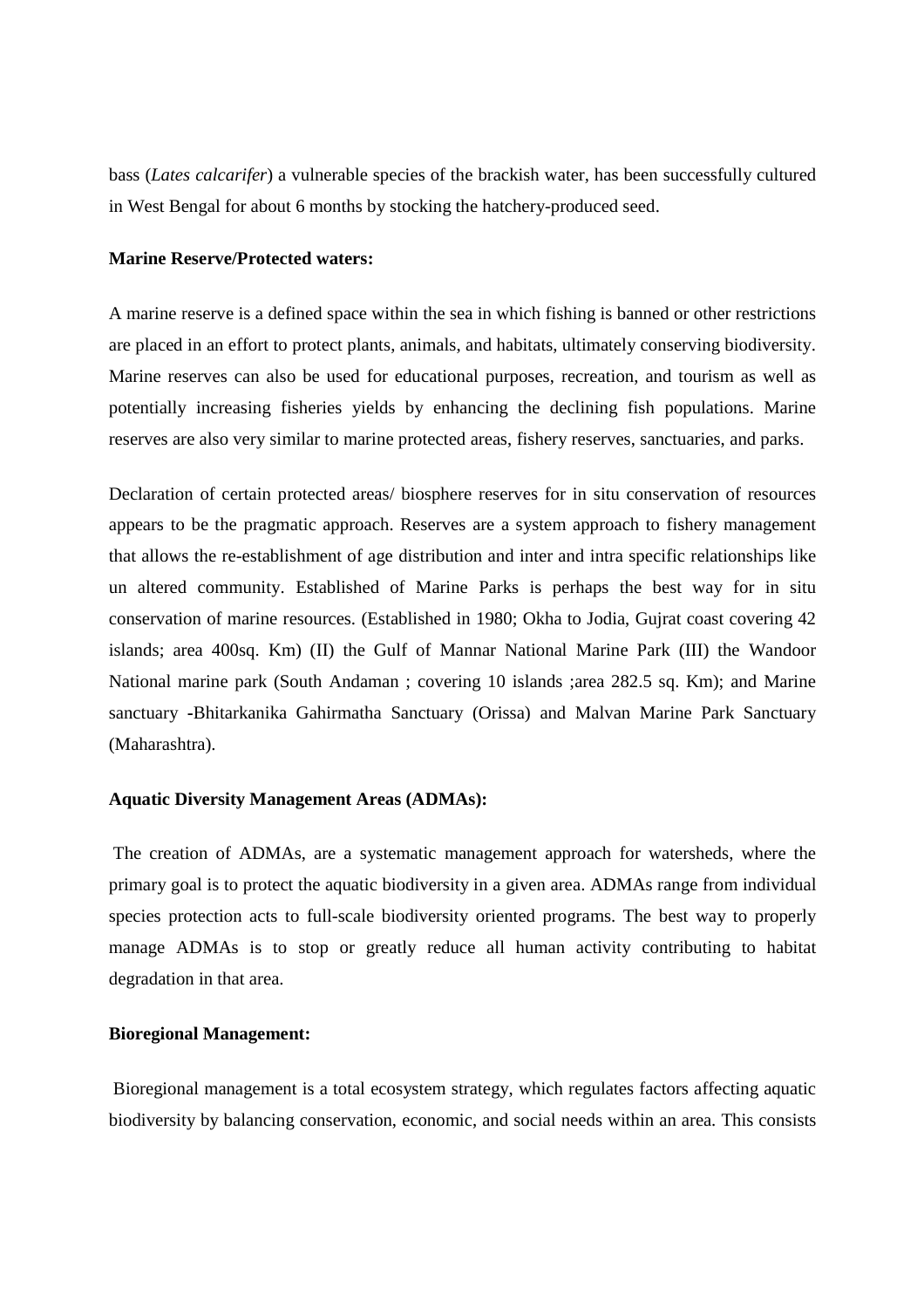of both small-scale biosphere reserves and larger reserves. Biosphere reserves, generally small in scale, have a strong conservation focus, and consist of one or more protected central habitats and surrounding buffer zones. In these bio conservation units, activities such as fishing, hunting, harvesting, and development activities are strictly limited.

## **Threatened or endangered species designations:**

Threatened species include organisms likely to become endangered if not properly protected. Endangered species are plants and animals that need protection in order to survive, as they are in immediate danger of becoming extinct. Once species are "listed," they become subject to national recovery programs and will be placed under international protection. Severe monetary penalties can occur if threatened and endangered species regulations are broken, and can even result in jail sentences.

## **Local watershed groups:**

Rivers and streams, regardless of their condition, often go unprotected since they often pass through more than one political jurisdiction, making it difficult to enforce conservation and management of resources. However, in recent years, the protection of lakes and small portions of watersheds organized by local watershed groups has helped this situation. For more information on how you can become involved in your watershed.

## **Freshwater Initiatives:**

The Nature Conservancy has instituted a program referred to as the Freshwater Initiative. The objective of the FWI is to significantly increase freshwater conservation within the country, through three strategies: watershed action, water science, and water lessons.

## **Specialized Programs:**

Many specialized programs have been instituted to protect biodiversity. The goal of this program is to restore the health of riverine systems and associated species.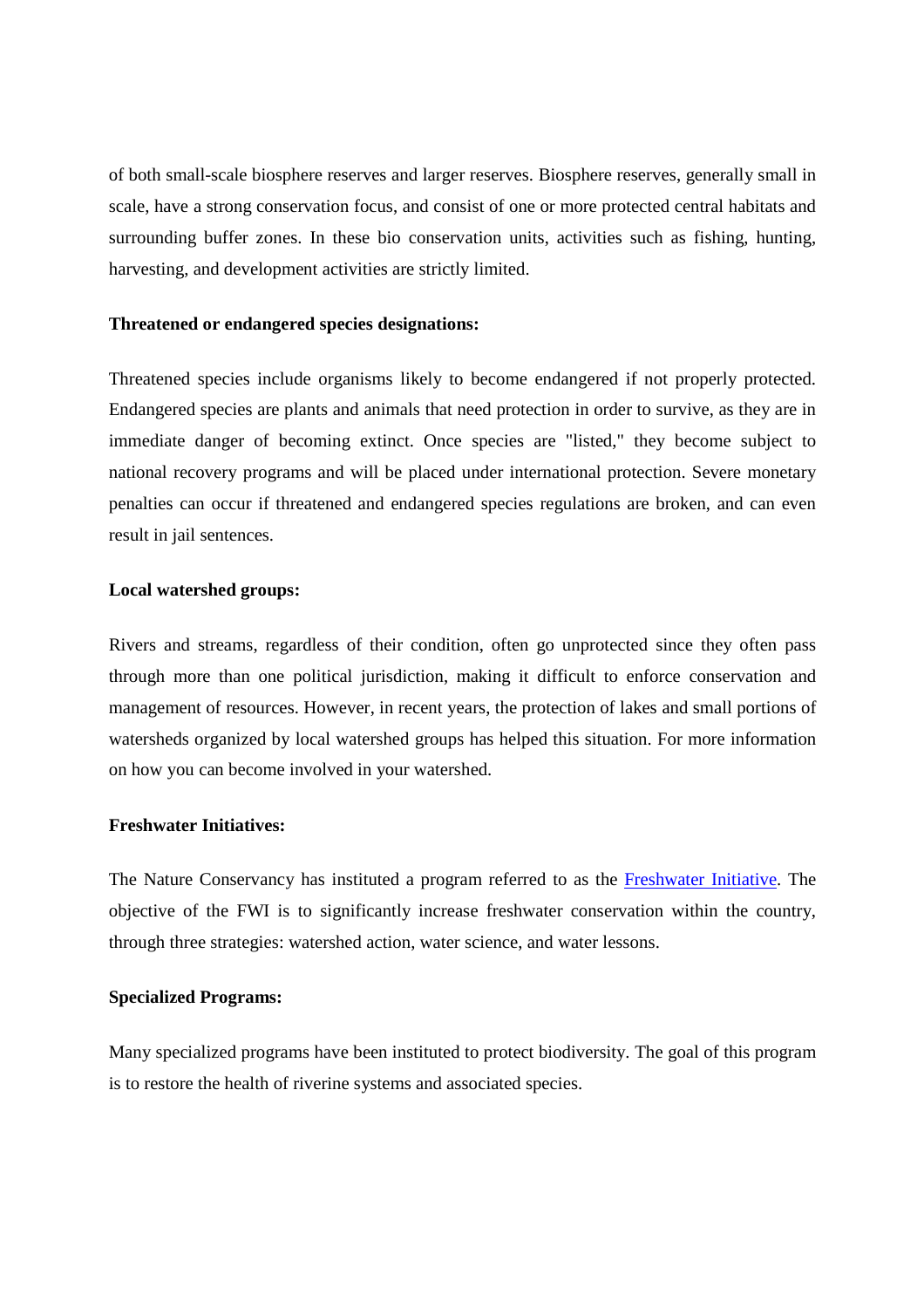Various organizations and conferences that research biodiversity and associated conservation strategies help to identify areas of future research analyze current trends in aquatic biodiversity, even conduct specialized studies.

## **Increase Public Awareness:**

Increasing public awareness is one of the most important ways to conserve aquatic biodiversity. This can be accomplished through educational programs, incentive programs, and volunteer monitoring programs. For example, the State of Delaware has an Adopt-a-Wetland Program designed increase public awareness as to the value and of wetlands and the need for conservation. The EPA developed a site with links to organizations that teach the public how to become involved in volunteer monitoring programs at

## **Restoration/Mitigation Efforts:**

Aquatic areas that have been damaged or suffered habitat loss or degradation can be restored. Even species populations that have suffered a decline can be targeted for restoration (e.g., Pacific Northwest salmon populations). Some management practices such as the establishment of riparian buffer zones and the restoration of natural flow patterns and discharge regimes are being applied to riverine areas. Recently, habitat restoration has also been performed in various areas to replace losses from dredging projects and in many wetland habitats.

## **Regulatory Measures:**

The Indian Fisheries Act of 1897 (modified in 1956) is a landmark in the conservation of fishes. Besides provision to and monitor gears, mesh size and observance of fishing or closed seasons, the Act also prohibits the use of explosives or poisons to indiscrimately kill fish in any water at present, the ministry of agriculture, Government of India is modifying the Indian Fisheries Act to incorporate all the relevant legal to conserve fish germplasm resource. This may include wastewater discharge regulations like NPDES or fishery conservation measures, fisheries management councils, even fishery bans. This creation of sustainable fisheries is largely completed through regulatory actions including the collection of the best scientific data available.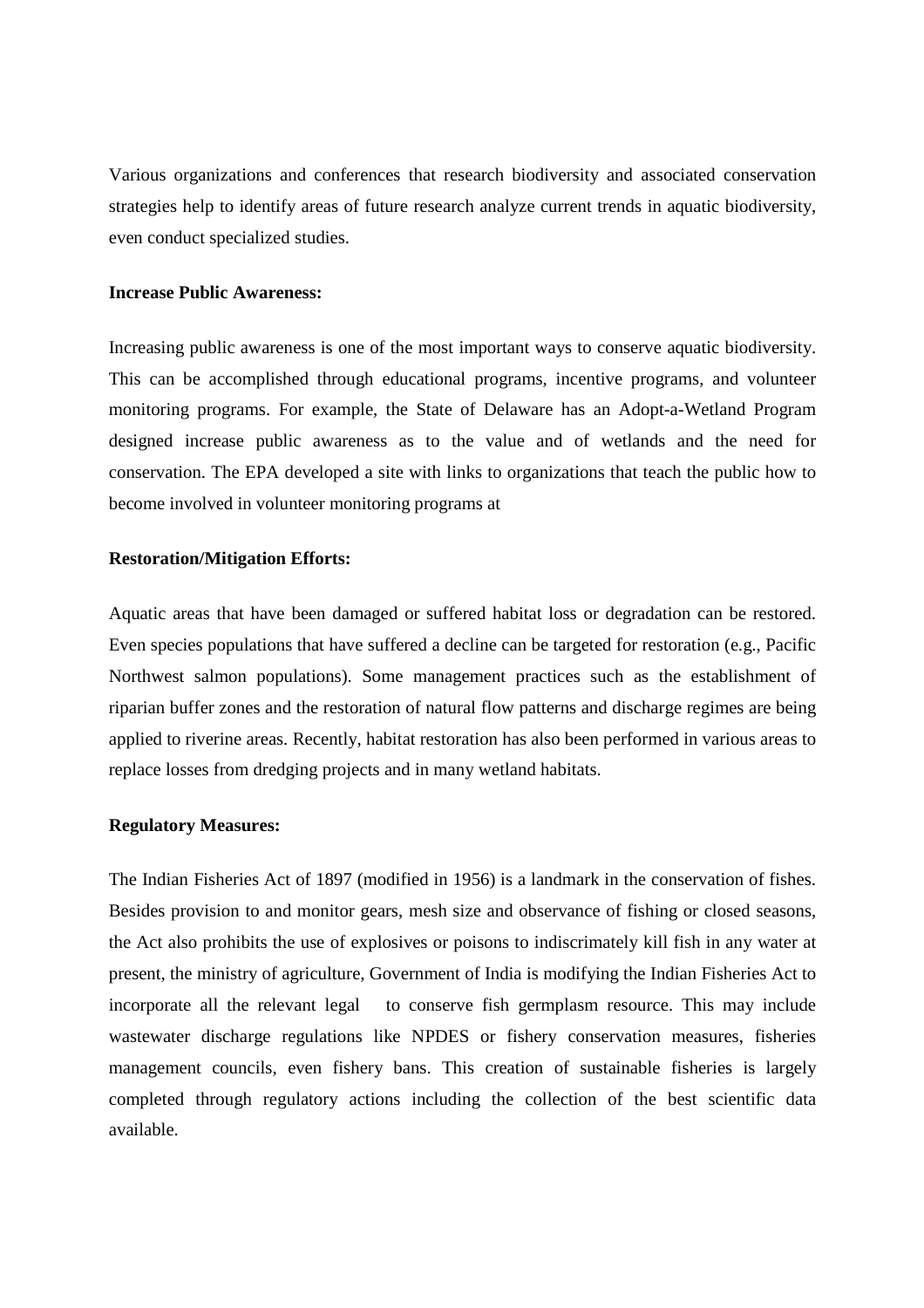#### **Local community actions:**

The demand for freshwater - and the threats to its health - originate from the actions of millions of people. To solve these challenges also requires actions of many. State and federal governments, and many local governments and public agencies, are already at work. So, too, are numerous citizen volunteers. Any individual can take steps to make healthy water a welcome part of everyday life. Learn how you can make a difference.

#### **Ex situ conservation:**

In this measure, the threatened are conserved outside their natural habitats. The main pillars of ex situ conservation programme are (I) live gene bank and (II) gene bank with gamete and (III) gene bank with DNA.

## **Live gene bank:**

in a live gene bank which is a genetic resource centre, the endangered species are reared in captivity, bred therein and genetically managed avoiding inbreeding depression, domestication and unintended selection. The NBFGR is maintaining the wild stocks of threatened species like *Notopterus chitala,Channa marulius Tor putitora ,Labeo bata ,L dyocheilus and L. Calbasu* in the Mini Germplasm Repository.Simultaneously are being made to establish such repositories in different regions. One such has already been established in Guwahati for in different for North-East region.

## **Gene bank gamete:**

 In Gamete/Embryo gene bank, adequate samples representative of the natural genetic variation of endangered species are kept in suspended animation under extra low temperature  $(-196^{\circ}C)$  in liquid nitrogen  $(LN_2)$  availability of genetic materials of threatened categories and for intensive breeding programmes of economically important species. Long-term cryopreservation of milt of the endangered and economically important fishes like *Tor putitora*, *T.khudree,labeo dussumieri,Labeo rohita,Catla catla cirrhinus mrigala,Cyprinus carpio var.communis Tenualosa (Hilsa)ilisha,Horabragrus brachysoma and Oncorhynchus mykiss* has been achieved by